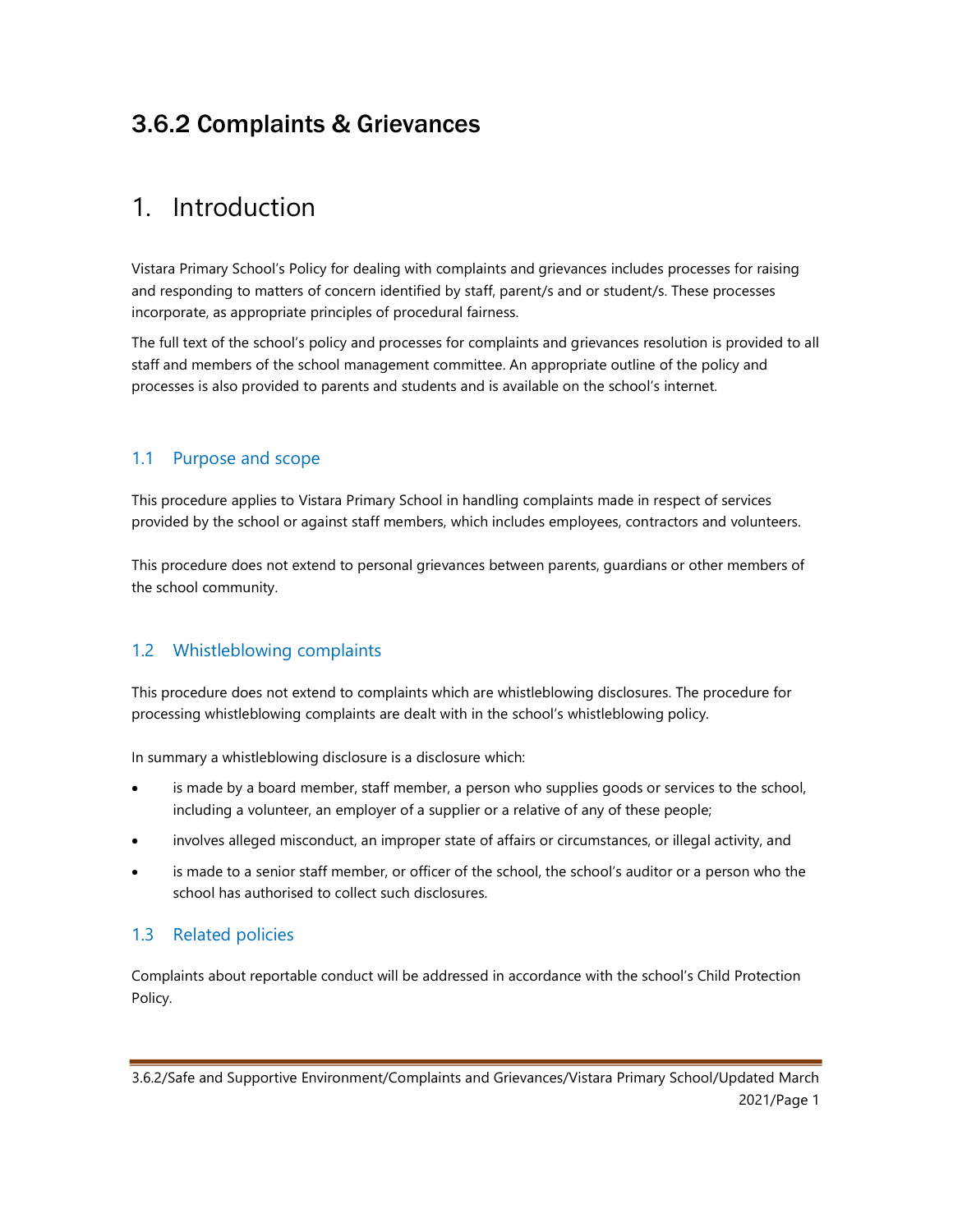Complaints regarding a grievance between staff members about work matters, including work relationships and decision made by other staff members which impact on their work, are addressed in accordance with the school's Staff Grievance Policy.

Complaints regarding unlawful discrimination, harassment or bullying between staff are generally addressed in accordance with the school's Discrimination, Harassment and Bullying Statement.

### 1.4 Confidentiality

All parties involved in complaints handling are required to maintain appropriate confidentiality, including in relation to handling and storing records.

## 2. Complaints

A complaint or grievance is an expression of dissatisfaction made to the school about an educational and/or operational matter relating to services provided by the school or the behaviour or decisions of a staff member, contractor or volunteer, including misconduct.

If a parent/carer or student has a concern about the conduct of a staff member, they should raise their concern with the school in accordance with section 3. If a complaint that concerns the behaviour of a staff member may constitute reportable conduct, the matter will be addressed in accordance with the school's Child Protection Policy in accordance with section 1.2. Please refer to the school's Child Protection Policy for information about reportable conduct. Complainants are not required to assess whether their concern meets the threshold of reportable conduct before making a complaint. Any concern about a child's wellbeing may be reported under this policy.

Complaints may be made by a student or parent/carer.

The school will seek to resolve complaints informally where possible but acknowledges that in some cases a person may wish to make a formal complaint.

## 3. Raising a complaint

### 3.1 The complainant

Informal complaints or concerns may be raised by a complainant directly with the person involved.

<sup>3.6.2/</sup>Safe and Supportive Environment/Complaints and Grievances/Vistara Primary School/Updated March 2020/Page 2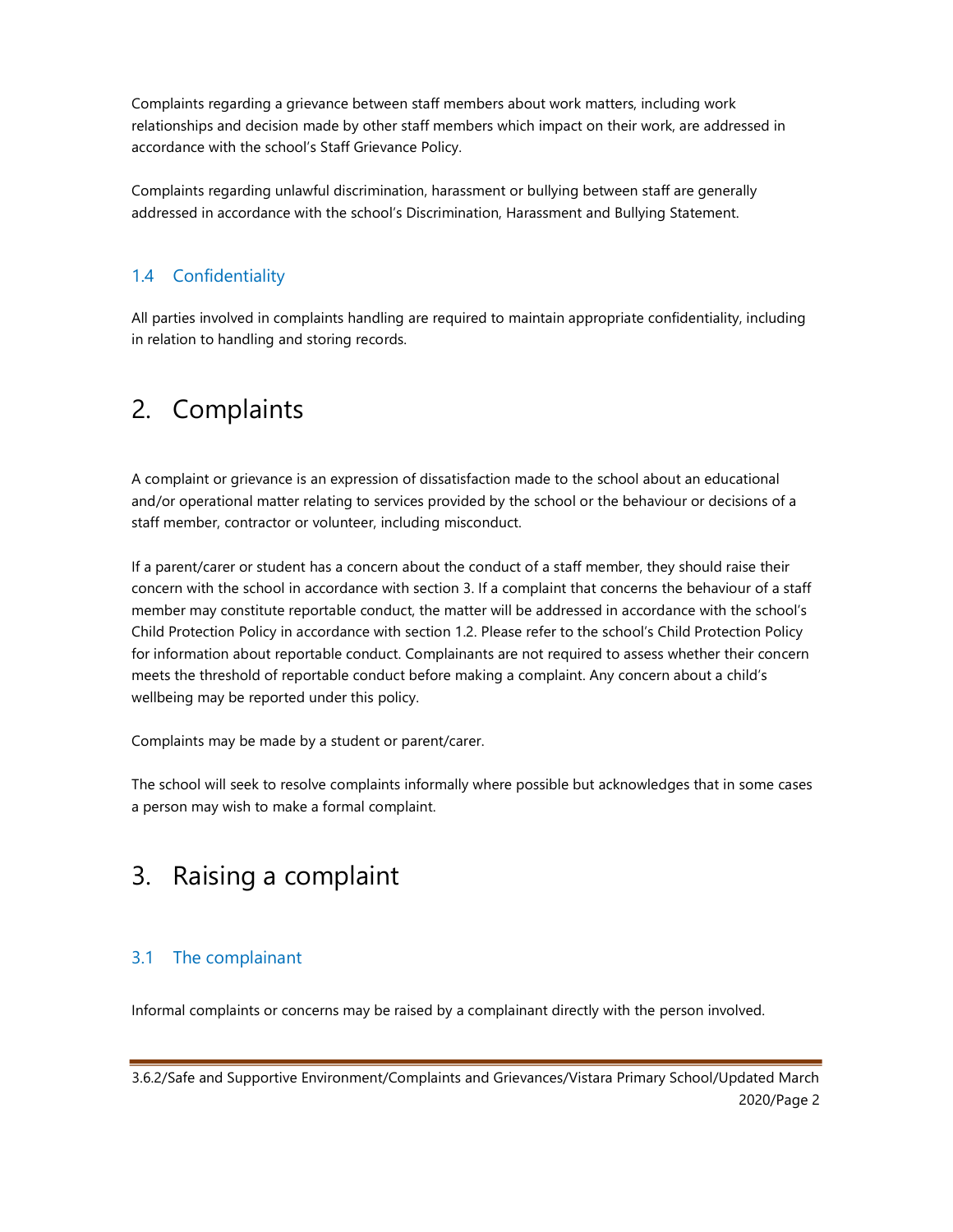However, should the matter remain unresolved, through this processes, the complainant may raise the matter with the Principal or Administrator (Management Committee). The Principal and or Administrator may request a meeting to address the complaint or concerns directly.

If the complainant does not feel the matter has been resolved, the Principal will offer all parties a skilled Facilitator, Mediator or Educational Consultant to further discussions. This will be done at the school's expense. See table below;



3.6.2/Safe and Supportive Environment/Complaints and Grievances/Vistara Primary School/Updated March 2020/Page 3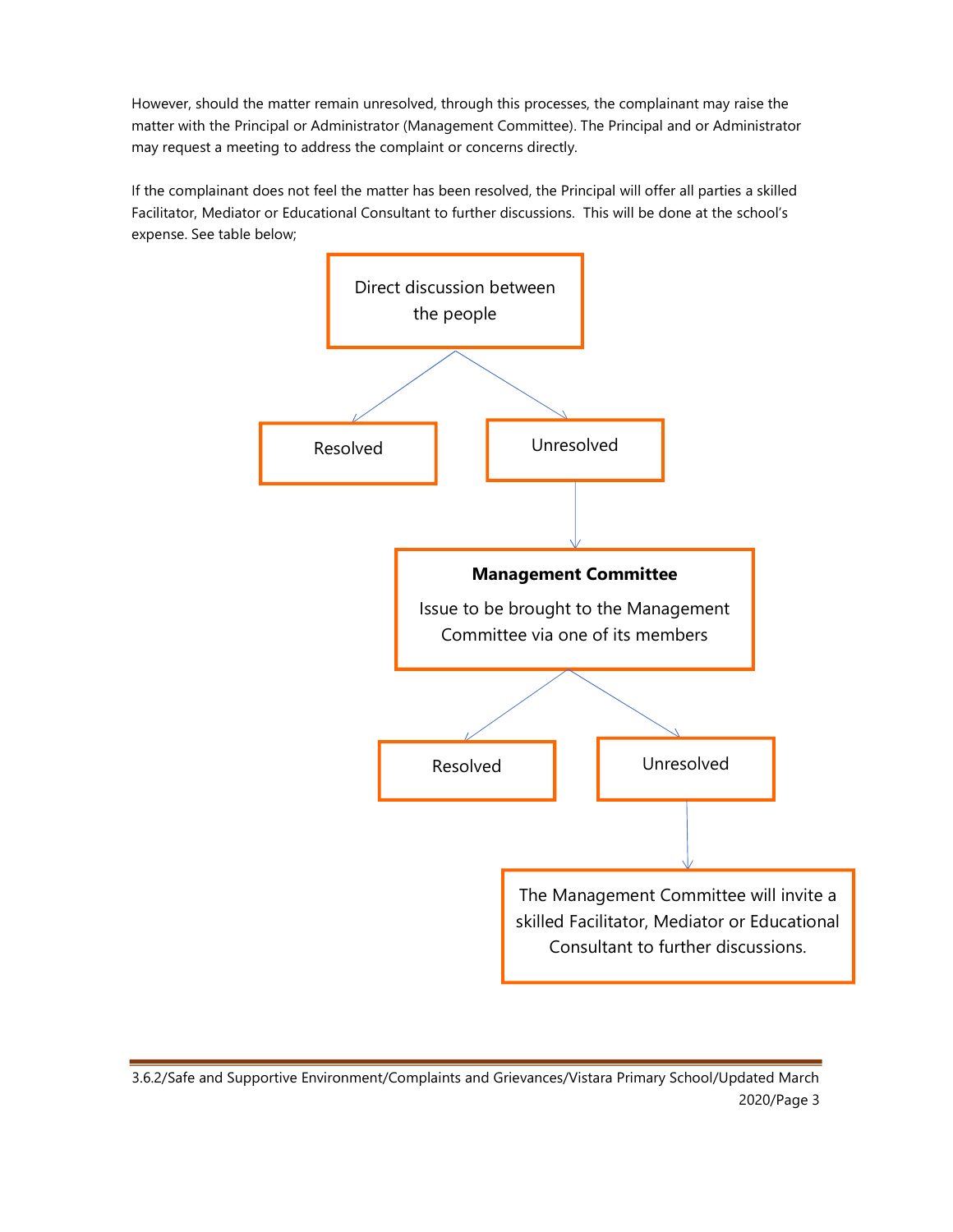Where a person wishes to make a formal complaint concerning the Principal, the complaint should be made in writing to the Board of Directors Delegate Didi Ananda Ashesa via email didiashesa@gmail.com outlining the complaint. In this situation, the references in this policy relating to the role of the Principal, should be read as references to the Board of Directors Delegate.

#### 3.2 The school

The Principal and or authorised delegate will generally acknowledge receipt of a formal complaint in writing as soon as practicable.

## 4. Handling complaints

#### 4.1 Assessing a complaint

The Principal and or authorised delegate generally will assess the complaint and determine:

- whether the complaint is one to be addressed under this policy or is a staff grievance or reportable conduct matter which are dealt with by the relevant policies, see section 1.2; and
- the priority of the complaint in accordance with the urgency and/or seriousness of the matter raised; and
- whether the school may be required to report the matter to the Ombudsman, Police, Family and Community Services or other relevant authorities should the complaint relate to possible unlawful conduct or other reportable matters.

#### 4.2 Managing a formal complaint

The Principal and or Delegate generally will manage a formal complaint by:

- a) advising the complainant of the likely steps that will be undertaken by the School in relation to the complaint;
- b) if appropriate, advising the relevant parties of the complaint at the relevant time and providing them with an opportunity to respond;
- c) collecting any additional information the School considers necessary to assess the complaint;
- d) making a decision about how the complaint will be resolved ("resolution decision"); and

<sup>3.6.2/</sup>Safe and Supportive Environment/Complaints and Grievances/Vistara Primary School/Updated March 2020/Page 4